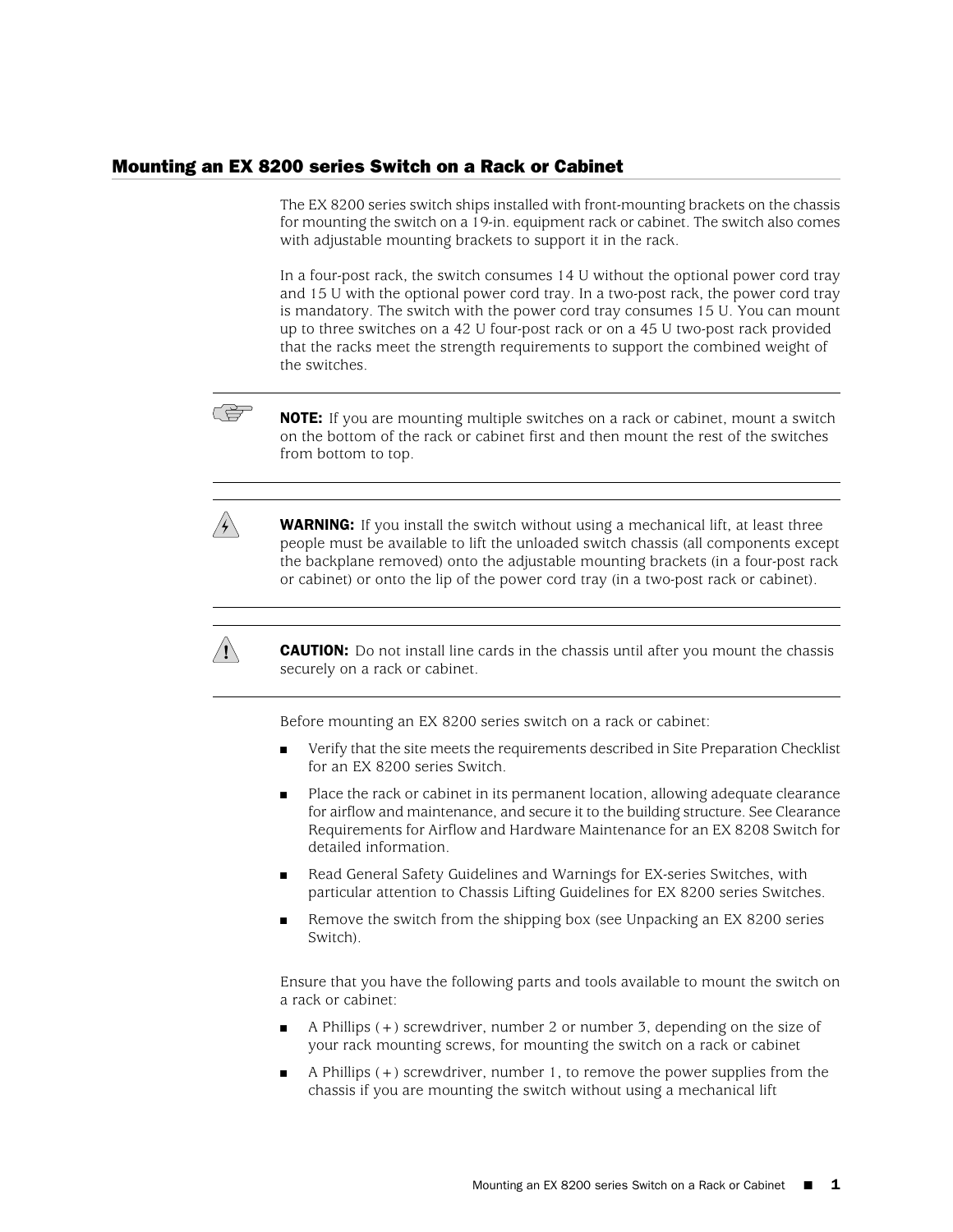■ 24 mounting screws appropriate for your rack

To mount the EX 8200 series switch on a rack or cabinet (see [Figure 1 on page 3](#page-2-0) and [Figure 2 on page 3](#page-2-1)):

1. In a four-post rack or cabinet, install the adjustable mounting brackets at the desired position (see Installing Adjustable Mounting Brackets in a Rack or Cabinet for an EX 8200 series Switch ).

In a two-post rack or cabinet, install the power cord tray (see Installing the Power Cord Tray in a Rack or Cabinet for an EX 8200 series Switch). The power cord tray is optional for four-post rack installation.

2. Lift the chassis into the rack using a mechanical lift. For instructions on how to install the chassis using a mechanical lift, see Mounting an EX 8200 series Switch on a Rack or Cabinet Using a Mechanical Lift.

In a four-post rack, place the chassis on the adjustable mounting brackets. In a two-post rack, place the front edge of the chassis on the lip of the power cord tray with at least three people supporting the rear of the chassis until you can bolt the chassis into the rack.

If a mechanical lift is not available, remove all components and ensure that at least three people are available to lift the empty chassis into the rack. For instructions on how to install the chassis without using a mechanical lift, see Mounting an EX 8200 series Switch on a Rack or Cabinet Without Using a Mechanical Lift.

3. Insert 24 mounting screws appropriate for your rack (not provided) into the aligned holes. Use the appropriate Phillips (+) screwdriver to tighten the screws to the rack or cabinet rail.